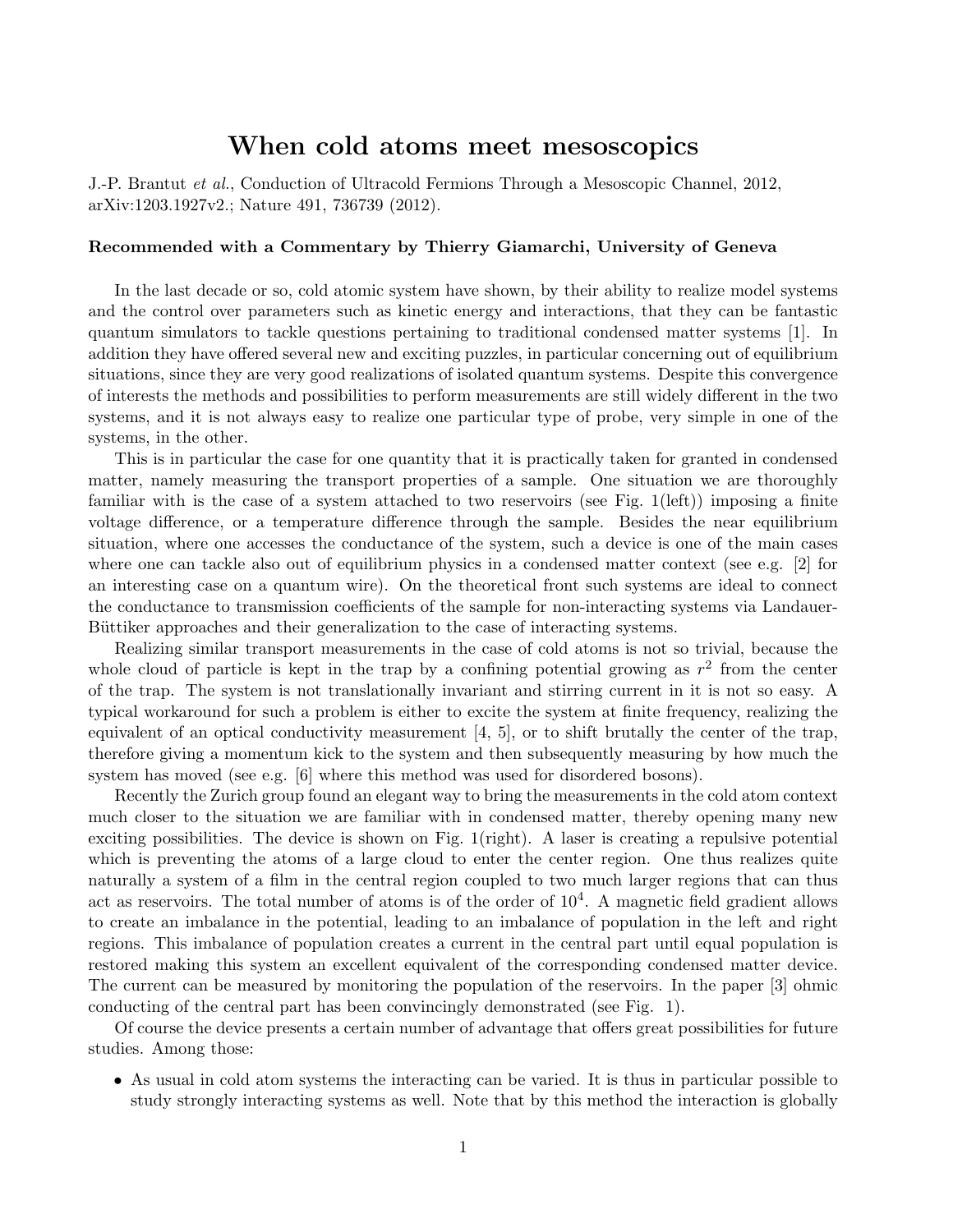

Figure 1: Two cases of a sample connected to two reservoirs allowing measurement of transport properties. (Left) Condensed matter (from [2]). A) a quantum wire is attached to two different reservoirs at two different voltages. B) the distribution function shows two plateaux, at energies connected to the two voltages, rather than the naive Fermi distribution at a potential interpolating as a function of the distance of the reservoirs between the two voltages. This is the consequence of an out of equilibrium situation. (right) cold atoms (From [3]). C) The corresponding device realizes a thin film connected to two reservoirs, using a laser to repel particles from the central region. D) current as a function of the initial population difference between the reservoirs (insert: population imbalance as a function of time) showing the ohmic behavior of the central region.

varied so that the reservoirs would be interacting as well, a situation slightly different from the traditional condensed matter one for which we usually consider the reservoirs as non-interacting (or at least Fermi liquid like). This difficulty can potentially be circumvented in the future by using an optical lattice as discussed below.

- The temperature of the left and right part can also be imbalanced allowing measurements of thermal transport as well.
- Although the central part is for the moment two dimensional, the use of an optical lattice can allow other geometries as well. For example it would be possible to split the two dimensional film in one dimensional lines by putting a transverse periodic potential created by an optical lattice. Other types of potential can be (and have been) used allowing for example to study the effects of disorder as well.

Some of these possibilities have started to be explored both experimentally and theoretically. On the experimental front, the use of strongly attractive interactions have allowed to turn the fermionic system into a system of pairs, thus allowing to tackle the transport through a two dimensional fluid